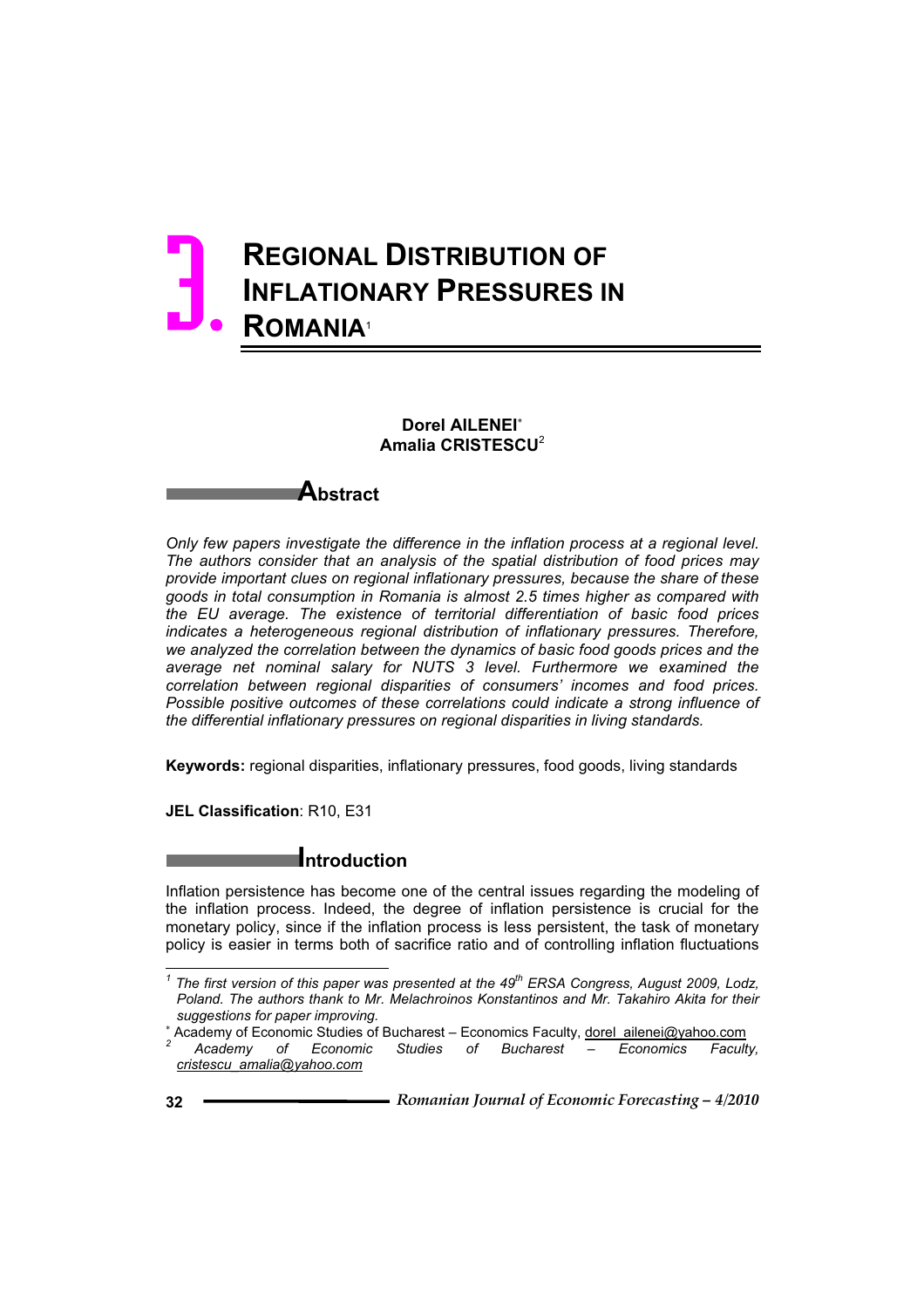#### *Regional Distribution of Inflationary Pressures in Romania*

around a given target. By now quite a large literature investigated the nature of the inflation process. First, some papers explore the nature of inflation persistence across countries, and also across sectors looking at different levels of desegregation. The European Center Bank (ECB) launched a big research project called the "Price Setting and Inflation Persistence Network" in order to better understand the pricing behavior of the single firms, and what is the impact of aggregating these different behaviors on the persistence of the aggregate inflation series (Angeloni *et al*., 2006). Using micro data on consumer prices and sectoral inflation rates from six euro area countries, spanning several years before and after the introduction of the euro, they look at whether the EMU has altered the behavior of retail price setting and/or inflation dynamics.

Altissimo *et al*. (2007) show that the aggregate series inherit the properties of their most persistent component, thus justifying the importance of looking at the different sectoral prices. The same argument, obviously, should also hold when one aggregates geographically, that is, across regions within the same country rather than across sectors.

Only few papers investigate the difference in the inflation process at a regional level. Cecchetti *et al*. (2002) analyze regional US price data to focus on deviations from PPP across the US and the dynamics of relative prices across regions. Beck and Weber (2005) study inflation rate dispersion across US, Japan, Canada and EMU regions and investigate the issue of convergence of regional inflation rates using the distribution dynamics methodology.

Busetti *et al*. (2006) consider the same issue on Italian regional data, but by a different methodology. They consider how unit-root and stationary tests can be used to study the convergence of prices and rates of inflation. They also show how the joint use of these tests in levels and first differences allows the researcher to distinguish between series that are converging and series that have already converged, and they set out a strategy to establish whether convergence occurs in relative prices or just in rates of inflation. Beck *et al*. (2006) use country specific factors as well as idiosyncratic regional components to examine the causes of the inflation dispersion across EMU regions. They find that there is a substantial area wide component, likely related to the common monetary policy in the euro area and to external developments, in particular exchange rate movements and changes in oil prices They also find that disaggregate regional inflation information, as summarized by the area wide factors, is important in explaining aggregate euro area and US inflation rates, even after conditioning on macroeconomic variables.

Vaona and Ascari (2007) investigate the regional inflation persistence, that is, the nature and causes of differences in inflation persistence across regions at a high level of territorial desegregation in Italy (NUTS 3 regions). Italy is a natural candidate for such an investigation, since the Italian regional divide is a well known problem, with Northern Italy being the most developed part of the country, followed by the Centre and then by the South and Islands.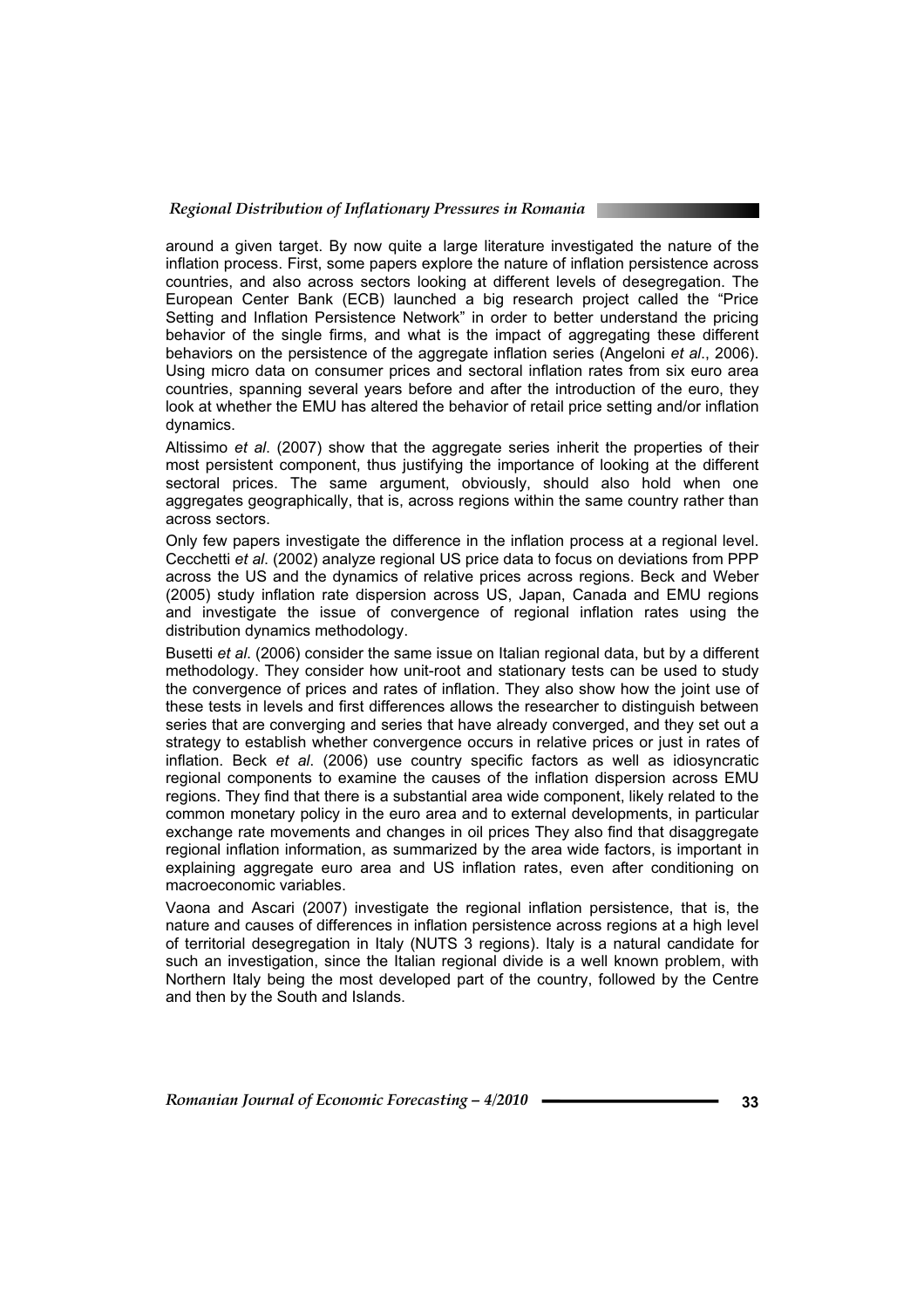*Institute of Economic Forecasting*

#### **Data base and methodology**

Romania is another appropriate candidate for an investigation about territorial inflation persistence due to their significant disparities in regional development. Unfortunately there are not yet prices indexes at the region level. For overcoming this problem we try to use an analysis of prices for some basic food products**.** We used this method because the share of food in total consumption in Romania is almost 2.5 times bigger as compared with the EU average, and about 3-4 times bigger than in most developed countries of the EU (Figure 1).

In these circumstances the dynamics of prices of basic food products should be an appropriate proxy indicator for regional distribution of inflation. Authors focused their analyses on six basic food products: potatoes, dry bean, onion, eggs, milk and sheep milk cheese – most common in Romanians' diet. Furthermore there are statistical data for these food products for local markets, by county residence.

**Figure 1** 

#### **Proportion of household consumption expenditure spent on food and non-alcoholic beverages in the EU (2006)**



We proposed to test the correlation between prices variation of basic food products and variation of average net nominal monthly earnings. For this, we used the rate variation of basic food products prices and the rate variation of average net nominal monthly earnings at the level of territorial unit NUTS 3. Given that the results of econometric tests were positive, we also investigated the correlation between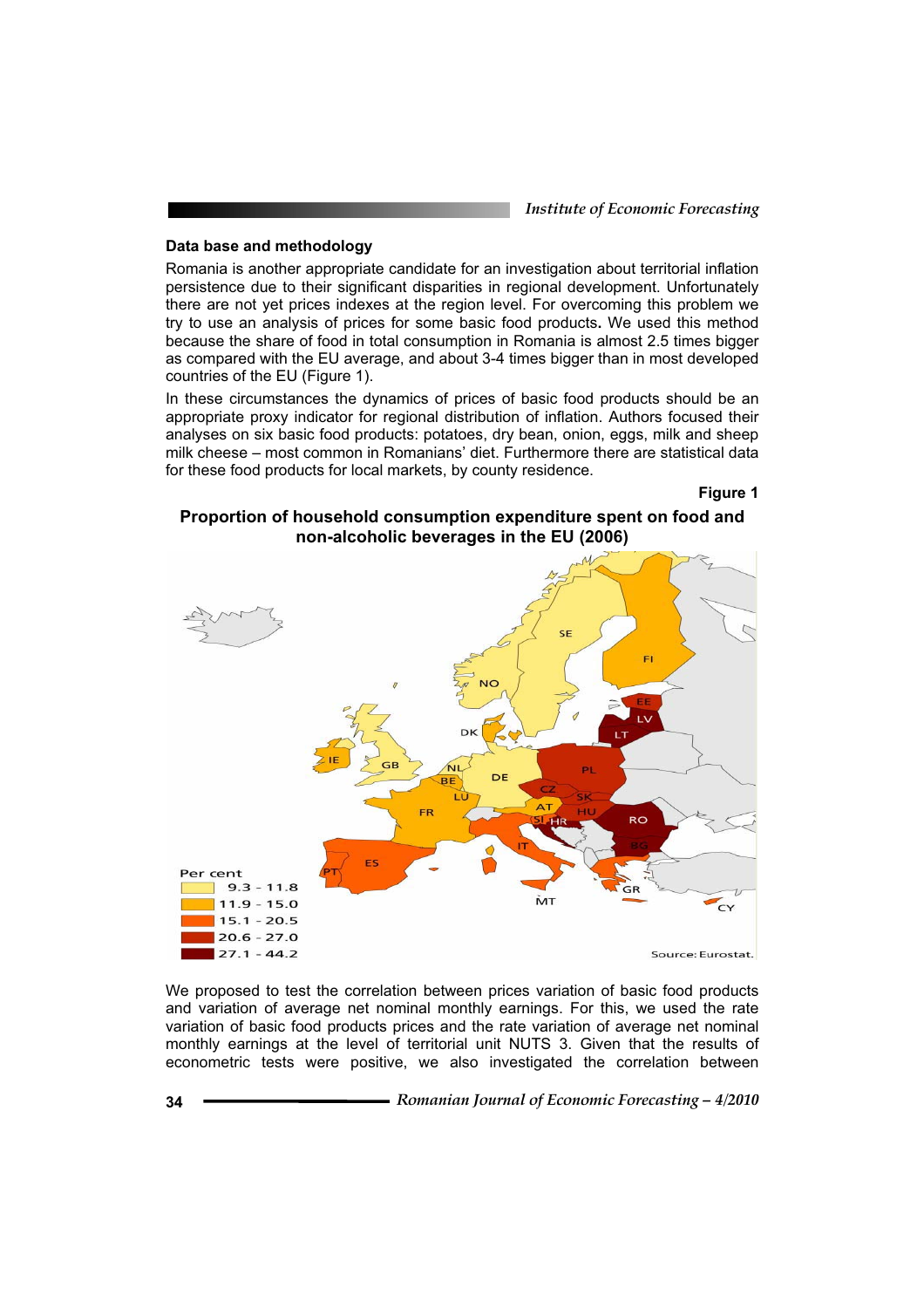territorial prices variance of these products and territorial variance of average net nominal monthly earnings.

For continuing the analysis, in conditions of lack of territorial price indices and the information necessary to build an ad hoc index of the basic food prices, the authors used a graphic analysis of regional variation of these prices. For this we calculated the cumulative deviations of basic food products prices on local markets from the national average levels, in the period 1993-2007. Separating the extreme quintiles (maximum and minimum) we created a sub-sample of 22 counties that presents significant price deviations from the national average levels for at least one product. Correlating these deviations of the price with the deviations of average net nominal monthly earnings to national average in each county, we have developed a profile of the territorial inflationary pressures distribution.

#### **Empirical results**

To analyze the influence of income on basic food prices we tested the correlation between rate variation of prices and the rate variation of average net nominal monthly earnings at the level of territorial units NUTS 3. We used the pooled least squares<br>econometric method on a sample of 40 counties and Bucharest, between 1993 econometric method on a sample of 40 counties and Bucharest, between and 2007. First, we used a simple linear regression equation:

$$
PX_{i,j} = aW_j + C + \varepsilon_{ij}
$$
 (1)

where:

 $PX<sub>i</sub>$  – rate variation of product i price in county j

*Wj* – rate variation of average net nominal monthly earning in county j

*C* – single constant of the sample

 $\epsilon_{ii}$  – estimation error

Econometric results are showed in Table 1.

**Table 1** 

| .                           |                  |           |                |  |  |  |
|-----------------------------|------------------|-----------|----------------|--|--|--|
| Variable<br><b>Potatoes</b> |                  | Variable  | <b>Milk</b>    |  |  |  |
| W?                          | 1.009445         | W?        | 1.165735       |  |  |  |
| [t-stat]                    | 17.1907231**     | [t-stat]  | (47.04739)*    |  |  |  |
| С                           | 0.021237         |           | $-0.125872$    |  |  |  |
| [t-stat]                    | $[0.261333]$ *** | [t-stat]  | [-8.775420]*** |  |  |  |
| R squared                   | 0.082902         | R squared | 0.794648       |  |  |  |
| Variable                    | Eggs             | Variable  | Dry Bean       |  |  |  |
| W?                          | 2.567448         | W?        | 1.099687       |  |  |  |
| [t-stat]                    | [10.75560]**     | [t-stat]  | [21.61132]*    |  |  |  |
| С                           | $-0.619733$      |           | $-0.036201$    |  |  |  |
| It-stat1                    | $[-4.484767]$    | [t-stat]  | $-1.228967$    |  |  |  |
| R squared                   | 0.168221         | R squared | 0.449497       |  |  |  |

 **Pooled LS estimations between rate variation of price and rate variation of average net nominal monthly earning for some basic food products**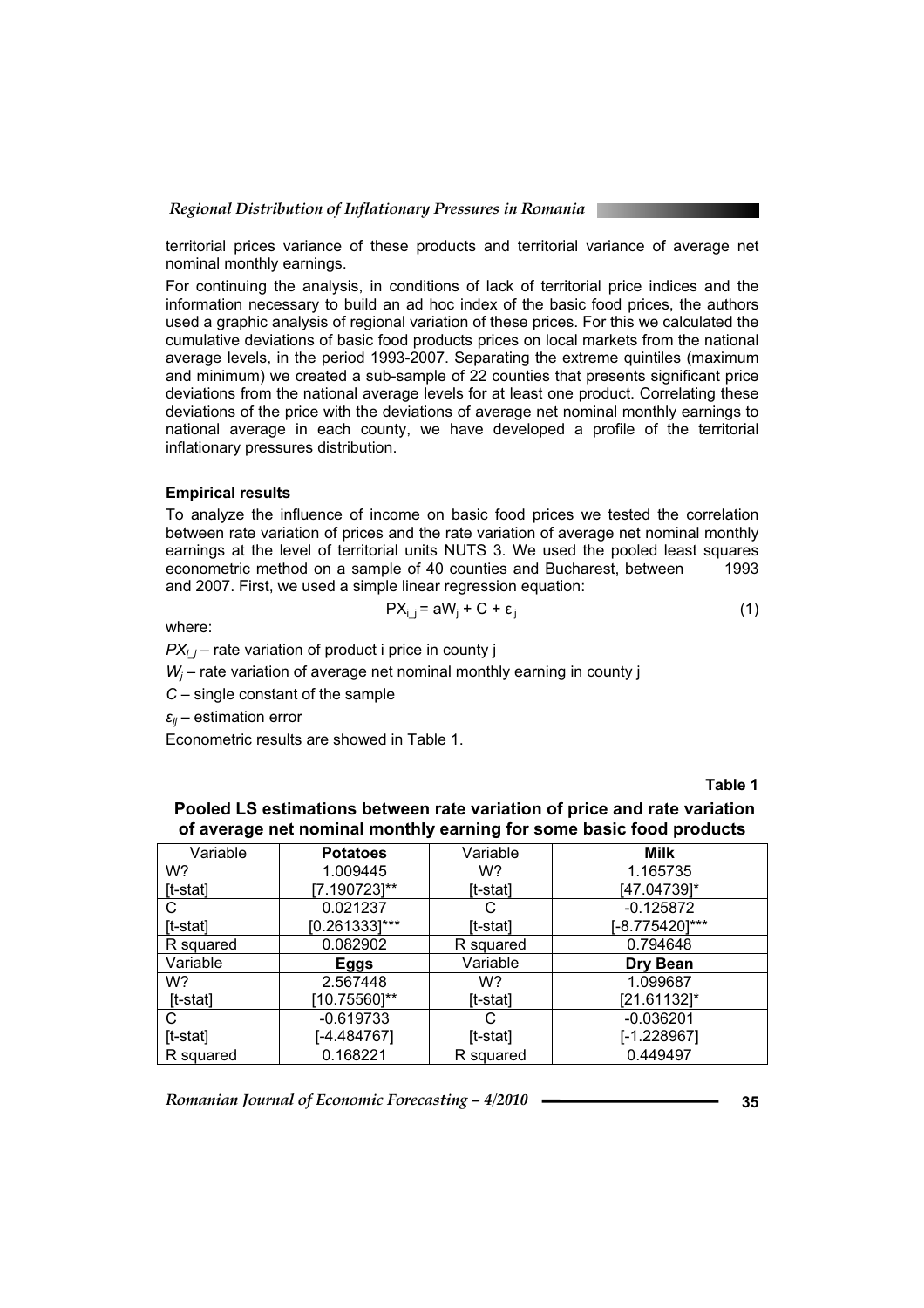| Variable   | Onion                   |                | Sheep milk cheese |
|------------|-------------------------|----------------|-------------------|
| W?         | 4.437321                | W?<br>1.165735 |                   |
| $[t-stat]$ | [36.14227]*<br>[t-stat] |                | $[47.04739]$ *    |
|            | $-1.274501$             |                | $-0.125872$       |
| [t-stat]   | I-17.932351*            | [t-stat]       | 1-8.7754201*      |
| R squared  | 0.695463                | R squared      | 0.794648          |

We notice that the results were significant in the econometric analysis with the exception of two items: *potatoes* (R squared = 0.082902) and *eggs* (R squared = 0.168221).

To improve the results we also tested an autoregressive relationship. For that we used a VAR estimation method on pooled least squares with two lags. We found that the previous evolution of income does not affect, significantly, the correlation, but the previous evolution of prices affect the correlation. We used an autoregressive equation:

$$
PX_{i_{j}t} = \rho_{1}PX_{i_{j}t-1} + \rho_{2}PX_{i_{j}t-2} + aW_{it} + C + \varepsilon_{ij}
$$
 (2)

Econometric results are showed in Table 2.

**Table 2** 

#### **Pooled Least Squares estimations between rate of variation of price and rate variation of average net nominal monthly earning for some basic food products**

| Variable         | <b>Potatoes</b> | Variable    | <b>Milk</b>    |
|------------------|-----------------|-------------|----------------|
| $PPOT?(-1)$      | $-0.141438$     | $PMLK?(-1)$ | $-0.197564$    |
| [t-stat]         | [-3.959572]**   | [t-stat]    | [-6.171951]*   |
| $PPOT?(-2)$      | $-0.057995$     | $PMLK?(-2)$ | 0.060207       |
| [t-stat]         | [-2.812137]***  | [t-stat]    | [3.676233]**   |
| W?               | 0.670017        | W?          | 1.281953       |
| [t-stat]         | [5.991371]**    | [t-stat]    | [26.94051]*    |
| С                | 0.140008        | C           | $-0.113804$    |
| [t-stat]         | [2.835427]***   | [t-stat]    | [-6.349074]*** |
| R squared        | 0.085233        | R squared   | 0.668586       |
| Variable         | <b>Eggs</b>     | Variable    | Dry Bean       |
| <b>PEGG?(-1)</b> | $-0.203102$     | PBN?(-1)    | 0.085485       |
| [t-stat]         | $[-10.47141]$ * | [t-stat]    | [1.983179]***  |
| <b>PEGG?(-2)</b> | $-0.014615$     | PBN?(-2)    | $-0.101834$    |
| [t-stat]         | -2.7057281**    | [t-stat]    | -3.5215671**   |
| W?               | 1.621835        | W?          | 0.950043       |
| [t-stat]         | [30.18007]*     | $[t-stat]$  | [11.58530]     |
| C.               | $-0.203319$     | C           | 0.006527       |
| [t-stat]         | [-8.650734]*    | [t-stat]    | [0.217537]     |
| R squared        | 0.653288        | R squared   | 0.316395       |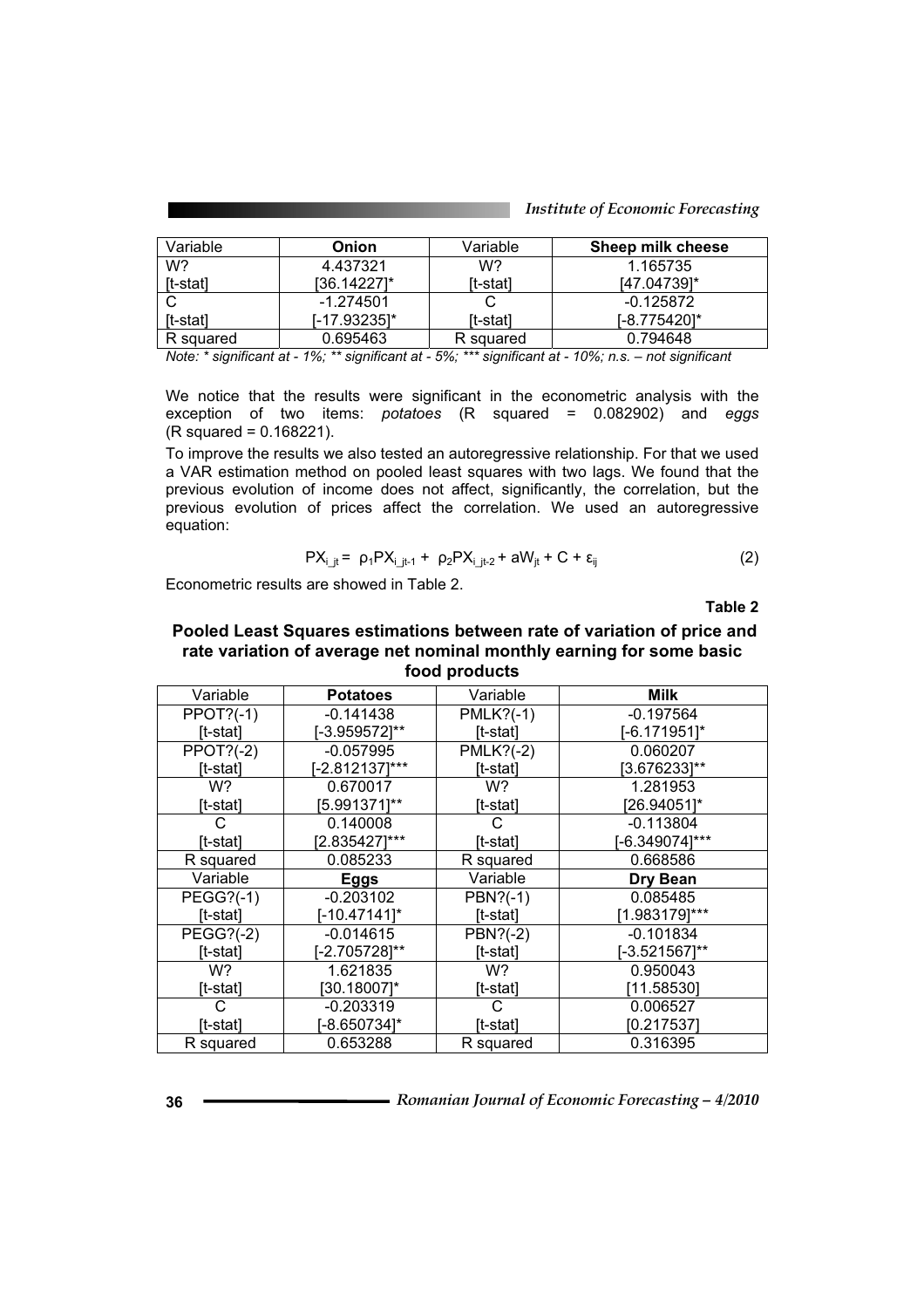*Regional Distribution of Inflationary Pressures in Romania* 

| Variable<br>Onion |              | Variable   | Sheep milk cheese |  |
|-------------------|--------------|------------|-------------------|--|
| $PON?(-1)$        | $-0.439261$  |            | $-0.165215$       |  |
| [t-stat]          | [-18.20402]* | [t-stat]   | [-5.990195]*      |  |
| $PON?(-2)$        | $-0.183327$  | $PCH?(-2)$ | 0.014151          |  |
| [t-stat]          | [-17.57128]* | [t-stat]   | $[0.798817]$ **** |  |
| W?                | 2.880923     | W?         | 1.423212          |  |
| [t-stat]          | [33.69305]*  | [t-stat]   | $[34.55737]$ *    |  |
| С                 | $-0.356511$  |            | $-0.147380$       |  |
| [t-stat]          | [-9.225429*] | [t-stat]   | [-9.000026]*      |  |
| R squared         | 0.735732     | R squared  | 0.758489          |  |

The econometric tests are improving for three products: milk, onion and sheep milk cheese, but remain insignificant, or get worse for the other three products: potatoes, dry bean and eggs.

In conclusion, variation in prices of basic food products is strongly influenced by the variation of income and the previous evolution of price (up to lag 2), in each county. This last aspect could suggest the existence of significant inertial rigidity in price dynamics.

Because the price variation is strongly correlated with the income variation, made us test the correlation between the territorial distribution of prices and incomes. To test the correlation we used a regression equation of the form:

$$
V_P X_i = aV_W + C + \varepsilon_i
$$
 (3)

where: *V\_PXi* – price variance of product X

 $V_{-}W_i$  – variance of average net nominal monthly earning

The variances were calculated in relation to variations in prices and wages at NUTS 3 level, as compared to the national averages. Our analysis was made on the same period: 1993-2007. Econometric results are presented in Table 3.

**Table 3** 

| Correlation between variance of price and variance of average net |
|-------------------------------------------------------------------|
| nominal monthly earning for some basic food products              |

| Variable      | <b>Potatoes</b>   | Variable                | Milk         |
|---------------|-------------------|-------------------------|--------------|
| V W           | $-2.03E-07$       | V W                     | 2.55E-06     |
| [t-stat]      | $[-0.118132]$ *** | [t-stat]                | [42.60602]*  |
| С             | 0.017571          | С                       | 0.000724     |
| [t-stat]      | [1.190544]***     | [1.411329]*<br>[t-stat] |              |
| R squared     | 0.001072          | R squared               | 0.794648     |
| Variable      | Eggs              |                         | Dry Bean     |
| V W           | 1.14E-07<br>v w   |                         | 1.46E-05     |
| [t-stat]      | [7.314389]*       | [t-stat]                | [18.15293]*  |
| 0.000354<br>С |                   | С                       | 0.013594     |
| [t-stat]      | $[2.637751]^{**}$ | [t-stat]                | [1.971034]** |
| R squared     | 0.804512          | R squared               | 0.962047     |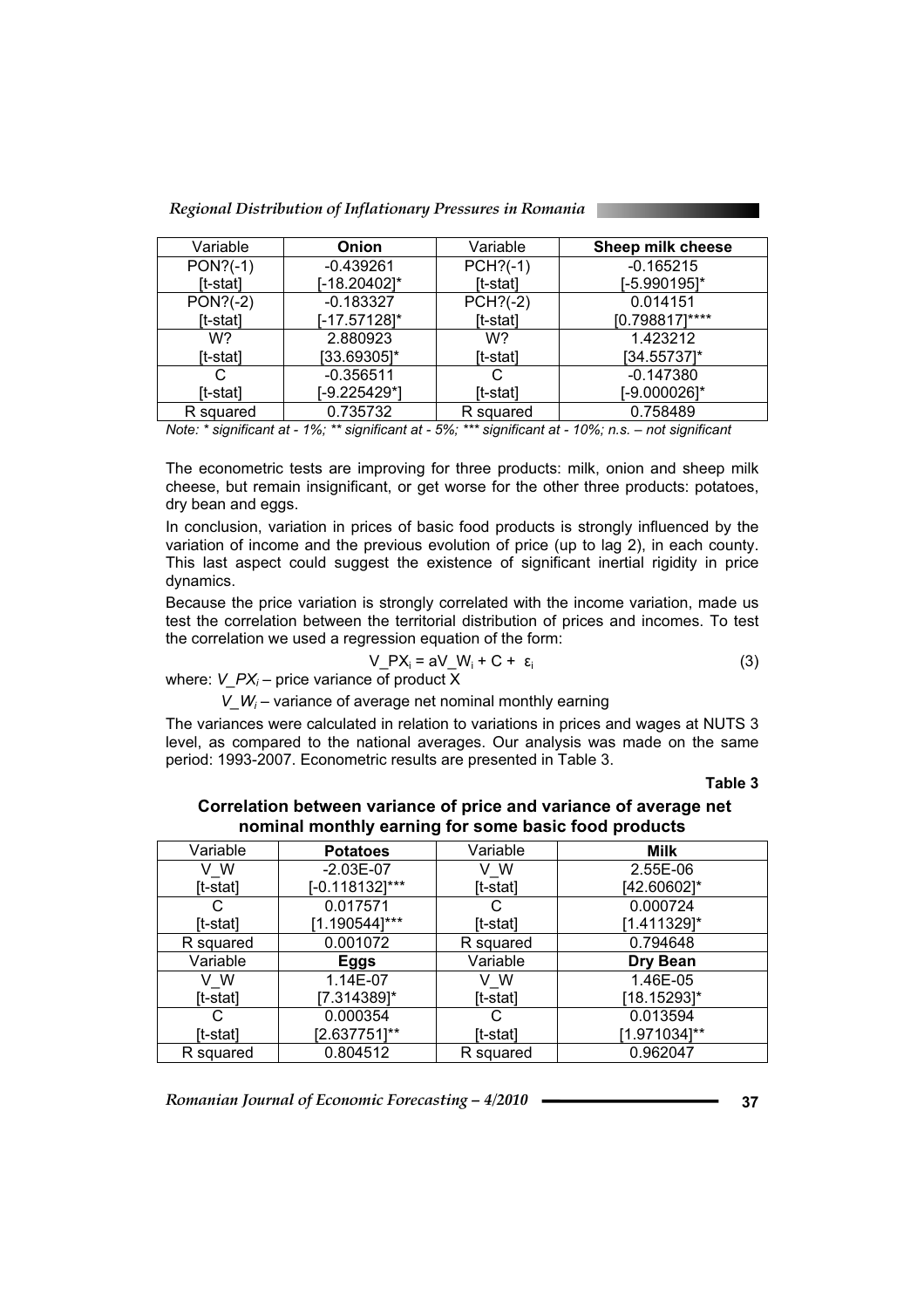| Variable<br><b>Onion</b> |                 | Variable  | Sheep milk cheese |
|--------------------------|-----------------|-----------|-------------------|
| v w                      | W<br>$3.14E-06$ |           | 9.35E-05          |
| [t-stat]                 | [10.44603]**    | [t-stat]  | $[16.96433]^{**}$ |
|                          | 0.003364        |           | 0.073702          |
| [t-stat]                 | [1.303762]***   | [t-stat]  | [1.556333]**      |
| R squared                | 0.893547        | R squared | 0.956780          |

This time, the econometric results are much better for most products, but there still remains the exception of potatoes (R squared = 0.001072). Also we tested this correlation and using a VAR method. We used the following autoregressive equation:

$$
V_P X_{it} = \rho_1 V_P X_{it-1} + \rho_2 V_P X_{it-2} + aV_N_{it} + C + \varepsilon_{it}
$$
 (4)

This time the results of the econometric tests were improving. However, for potatoes the econometric tests remain insignificant. The authors consider that this exception could indicate the existence of a Giffen phenomenon.

**Table 4** 

 **Correlation between variance of price and variance of average net nominal monthly earning for some basic food products** 

| Variable    | <b>Potatoes</b>         |                  | Variable                 | Milk             |                |
|-------------|-------------------------|------------------|--------------------------|------------------|----------------|
|             | V PPOT                  | V W              |                          | V PMLK           | V W            |
| V_PPOT(-    | $-0.144788$             | 4014.764         | V PMLK(-                 | $-0.821585$      | $-119089.1$ [- |
| 1)          | $[-0.41330]^{**}$       | $[1.01506]^{**}$ | 1)                       | $[-1.94502]$ *   | 0.86704]*      |
| [t-stat]    |                         |                  | [t-stat]                 |                  |                |
| V PPOT(-    | $-0.135036$             | 10151.80         | V PMLK(-                 | 0.291627         | 215770.4       |
| 2)          |                         | $[2.54843]$ *    | 2)                       | $[0.62893]^{**}$ | $[1.43107]$ *  |
| [t-stat]    | 0.38272]***             |                  | [t-stat]                 |                  |                |
| $V_{W(-1)}$ | -4.63E-06               |                  | $V_{W(-1)}$              |                  |                |
| $[t-stat]$  | I-                      | 0.690096         | $[t-stat]$               | 3.71E-06         | 1.298071       |
|             | $0.18544$ ]***          | 2.44713]**       |                          | 2.65260]**       | 2.85589]*      |
| $V_{W(-2)}$ | 4.87E-06                | 1.015865         | $V_{W(-2)}$              | 1.95E-06         | 0.021025       |
| [t-stat]    | $0.14433$ <sup>**</sup> | 2.66848]**       | [t-stat]                 | $[0.93499]$ ***  | [ 0.03108]     |
| C           | 0.028424                | 23.77589         | C.                       | 0.001904         | 174.8287       |
| [t-stat]    | 1.21059]**              | [0.08969]        | [t-stat]                 | [ 1.93242]       | [0.54582]      |
| R squared   | 0.045494                | 0.994997         | R squared                | 0.991508         | 0.994127       |
| Variable    |                         | <b>Eggs</b>      | Variable                 | Dry Bean         |                |
|             | V PEGG                  | V W              |                          | V PBN            | V W            |
| V PEGG(-    | 0.350503                | -581993.0 [-     | V PBN(-                  | 0.824972         | 28471.75       |
| 1)          | $[1.62198]$ *           | 0.94173]**       | 1)                       | $[2.12771]$ *    | [4.46262]*     |
| [t-stat]    |                         |                  | [t-stat]                 |                  |                |
| V PEGG(-    | $-0.165195$             | $-266013.7$ [-   | $V$ PBN $\left(-\right)$ | -0.594354        | $-23525.01$    |
| 2)          | $[-0.75318]^{**}$       | 0.42410]***      | 2)                       | $[-1.50601]$ **  | $[-3.62255]$ * |
| [t-stat]    |                         |                  | [t-stat]                 |                  |                |
| $V_{W(-1)}$ | 9.39E-08                | 0.827664         | $V W(-1)$                | 6.47E-06         | 0.381593       |
| [t-stat]    | [0.74645]*              | [2.29946]**      | [t-stat]                 | [0.42593]*       | [1.52613]*     |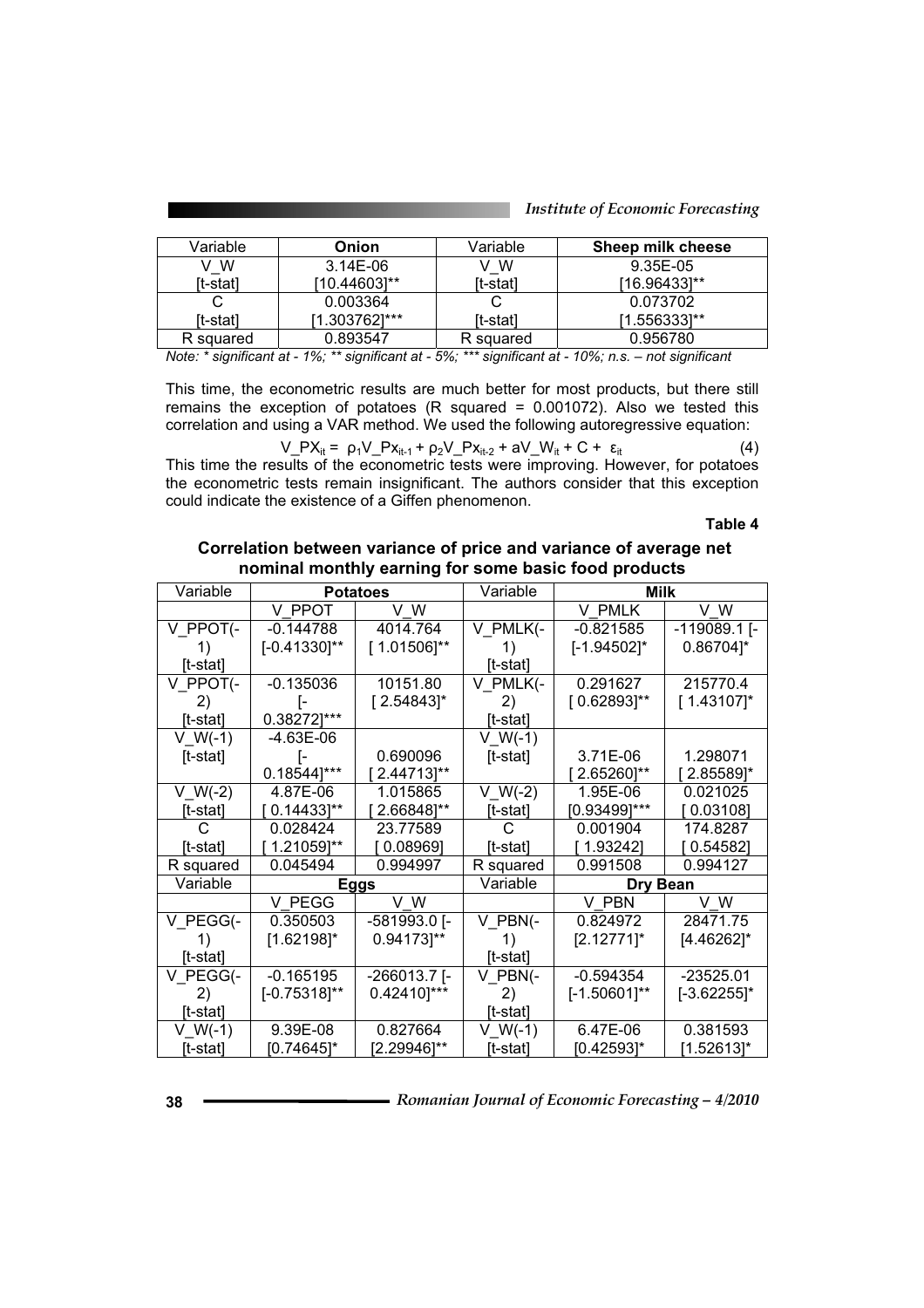| Regional Distribution of Inflationary Pressures in Romania |  |  |
|------------------------------------------------------------|--|--|
|                                                            |  |  |

| $V_{W(-2)}$ | 7.00E-08        | 0.958454       | $V W(-2)$ | 1.15E-05          | 1.212097       |
|-------------|-----------------|----------------|-----------|-------------------|----------------|
| [t-stat]    | [0.40163]*      | [1.92226]**    | [t-stat]  | [0.70253]*        | [4.48993]*     |
|             | 0.000207        | 555.7426       | C         | 0.014881          | 143.8538       |
| [t-stat]    | [1.50430]*      | [1.41074]*     | [t-stat]  | [1.37552]**       | [0.80811]*     |
| R squared   | 0.938180        | 0.991822       | R squared | 0.961268          | 0.997756       |
| Variable    |                 | Onion          | Variable  | Sheep milk cheese |                |
|             | V PON           | v w            |           | V PCH             | v w            |
| V PON(-     | -0.041165       | -93721.53 [-   | V PCH(-   | 0.123707          | 3261.739       |
|             | $[-0.04251]$ ** | 1.09839]*      | 1)        | $[0.39620]$ *     | $[1.58339]$ *  |
| [t-stat]    |                 |                | [t-stat]  |                   |                |
| V PON(-     | $-1.250181$     | $-21787.14$    | V PCH(-   | $-0.196131$       | -351.6249      |
| 2)          | $[-0.83950]$ *  | $[-0.16604]$ * | 2)        | $[-0.58776]$ *    | $[-0.15972]$ * |
| [t-stat]    |                 |                | [t-stat]  |                   |                |
| $V$ W(-1)   | 5.09E-06        | 1.410718       | V W(-1)   | 0.000229          | 0.852645       |
| [t-stat]    | [0.72297]*      | [2.27472]*     | [t-stat]  | 3.942011*         | 2.226021*      |
| $V W(-2)$   | 5.25E-06        | 0.645106       | $V W(-2)$ | $-0.000128$       | 0.348443       |
| [t-stat]    | [0.64713]*      | [0.90240]      | [t-stat]  | [-1.54073]        | 0.63445        |
| G           | 0.004167        | 321.9789       | С         | 0.078188          | 52.17015       |
| [t-stat]    | [1.25991]       | [1.10485]*     | [t-stat]  | 1.53733]*         | [ 0.15548]*    |
| R squared   | 0.910094        | 0.992518       | R squared | 0.981603          | 0.992863       |

In conclusion, there is a strong correlation between territorial wage variance and territorial price variance for basic food products. Also previous territorial variances (up to lag 2) have significant influence both for prices and for wages.

A strong correlation between the territorial variance of prices of basic food products and territorial variance of average net nominal monthly earnings made us study the effects of these regional disparities on the standard living of the population. In conditions of lack of territorial price indices and the information necessary for building an ad hoc index of the prices of basic food products, authors used a graphic analysis. For this, we calculated the cumulative deviations of prices on local markets to national average for prices of basic food products analyzed in the period 1993-2007. Separating the extreme quintiles (maximum and minimum) we created a sub-sample of 22 counties that presented significant price deviations from the national average for at least one product. Correlating these deviations of the price with the deviations of average net nominal monthly earnings to national average in each county, we have developed a profile of the distribution of inflationary pressures in the territory.

There are 3 cases:

- Positive and of same sense deviations:
- Negative and identical sense deviations (Keynes effect);
- Different sense deviations.

**Case 1: Positive and identical sense deviations for basic food prices and average net nominal monthly earnings** (Figure 2). Positive deviations of wages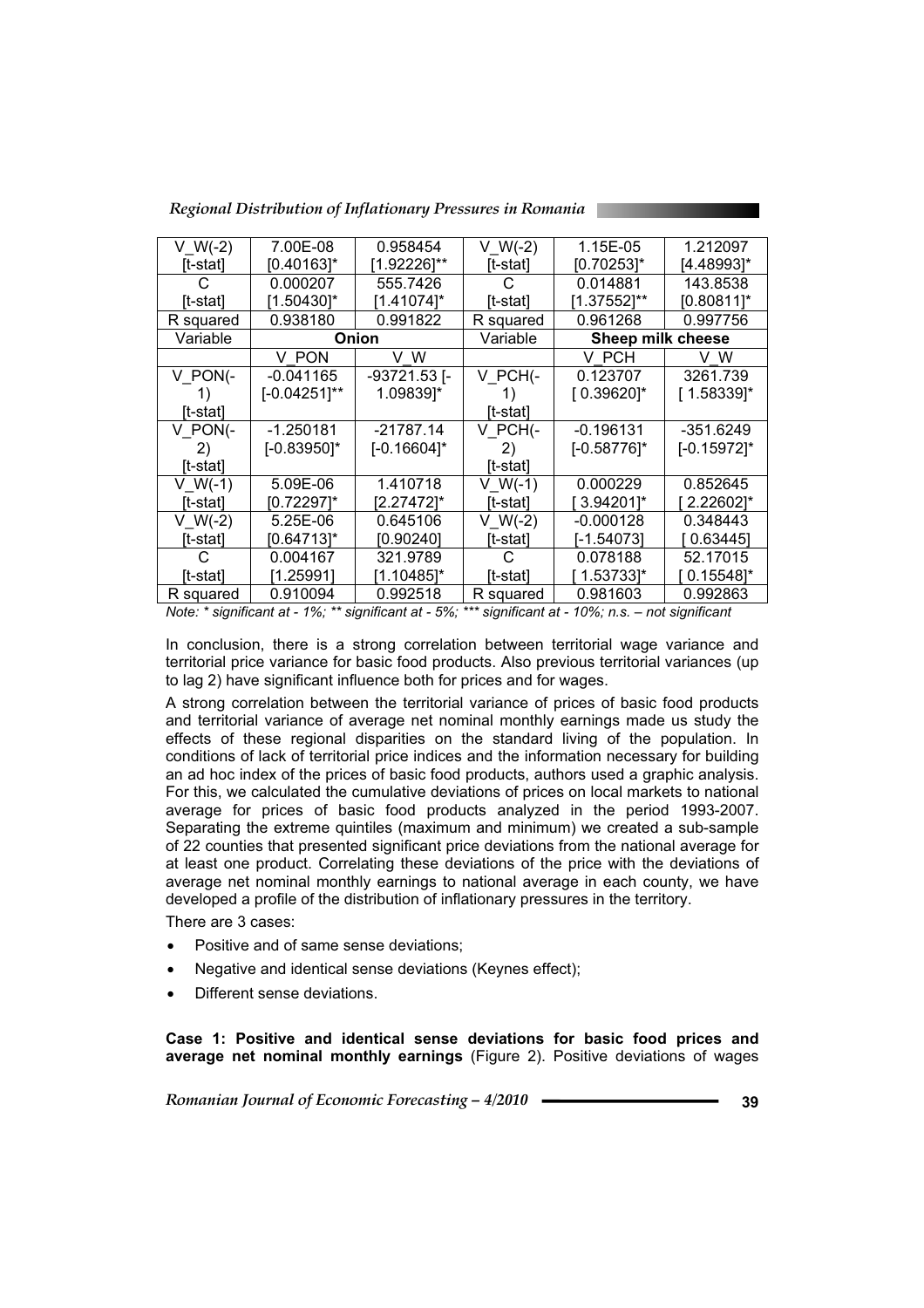sustain positive deviations of prices. The relevant counties are: Bucharest, Constanța, Hunedoara, Cluj and Galati. This case is concordant with the neo-classical point of view of excess money as the main determinant of inflation.

#### **Figure 2**

#### **The counties with positive and identical sense deviation prices and wages**



**Case 2: Negative and of same sense deviations for basic food prices and average net nominal monthly earnings** (*Keynes effect)* (Figure 3). Low level of incomes determines low levels of prices. Relevant counties are: Botosani, Călărași, lași, Neamt, Bacău. Except Călărași County, all of them are from the poorest region of Romania - North-East. In this case inflationary pressure is blocked by low level of incomes.

**Case 3: Different sense deviations or basic food prices and average net nominal monthly earnings (**Figure 4). This case is relevant for the rest of the counties from our sub-sample, but it is more significant for: Bihor, Timis, Harghita and Covasna). That means there is an important erosion in the purchasing power of the population, especially for these counties. In this situation there are other explanations for the inflationary pressure than in the neo-classical approach.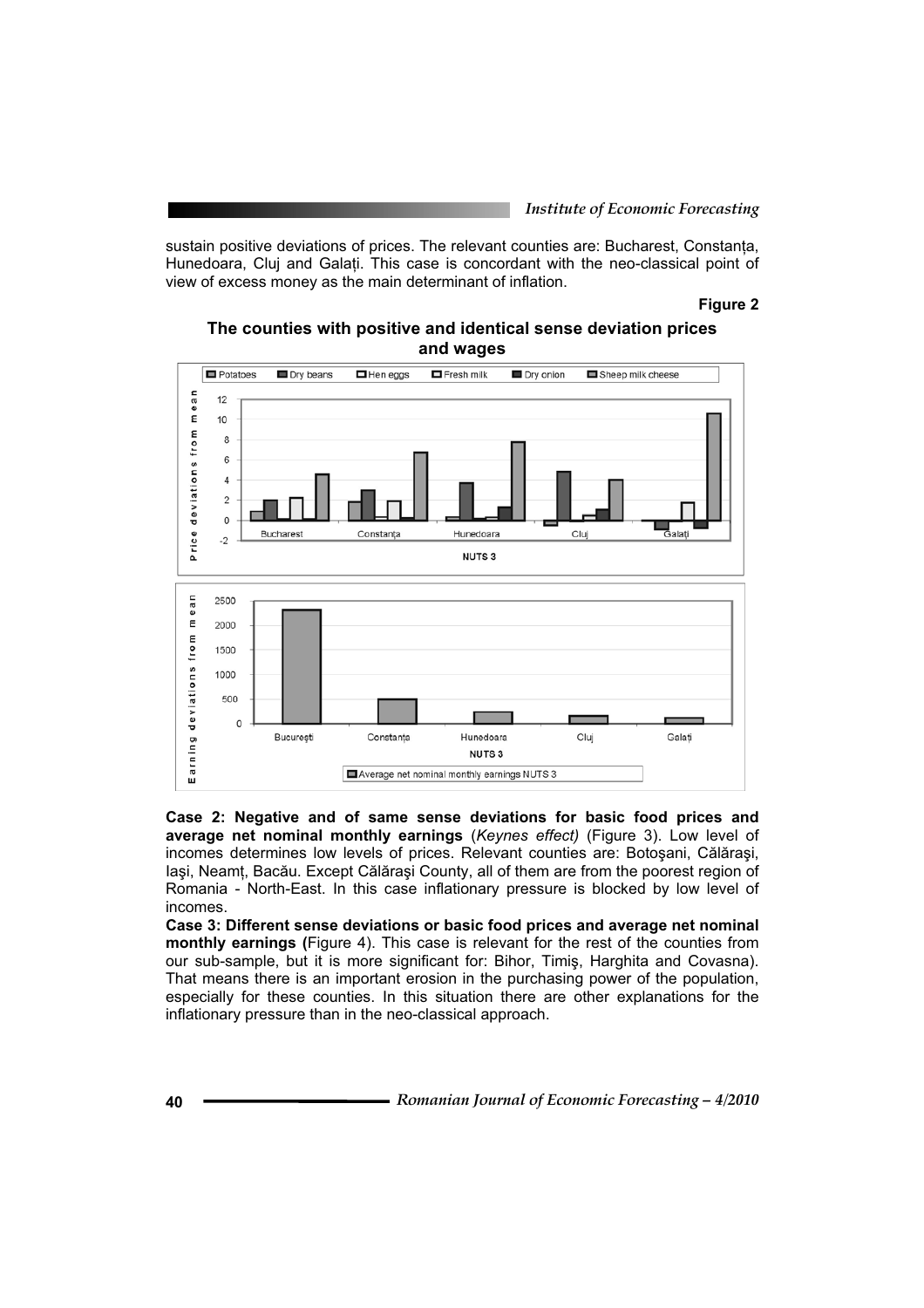*Regional Distribution of Inflationary Pressures in Romania* 

## **Figure 3**



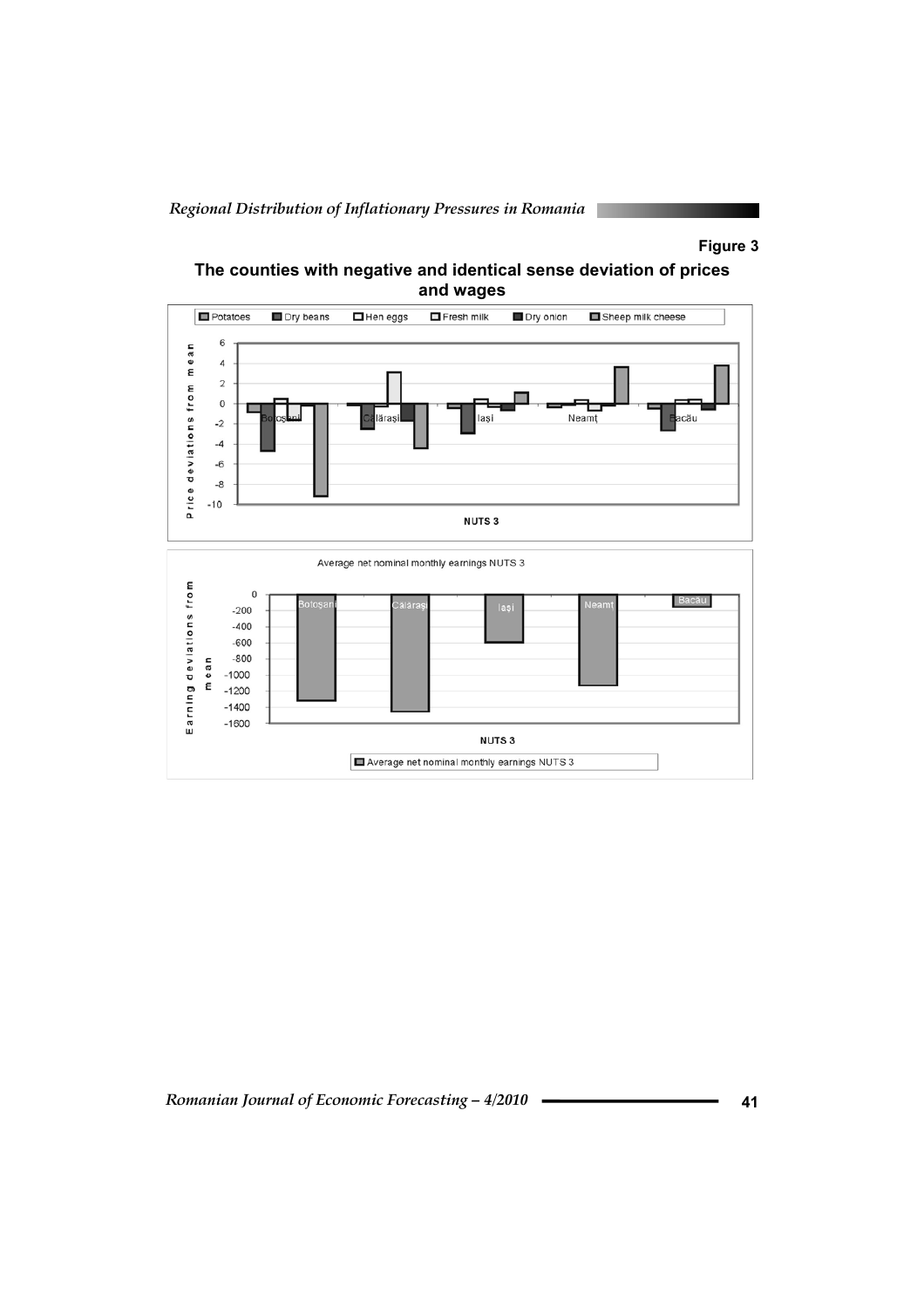#### **Figure 4**



**The counties with different sense deviation for prices and wages** 

# **Conclusions**

- There is a strong correlation between the rate variation of prices and the rate variation of average net nominal monthly earning at the level of territorial units NUTS 3.
- The previous evolution of income does not affect, significantly, the correlation between the rate variation of basic food products prices and the rate variation of average net nominal monthly earning. Instead, the previous evolution of prices affects this correlation.
- The variation of prices of basic food products is strongly influenced by the variation of income and the previous evolution of prices (up to lag 2), in each county.